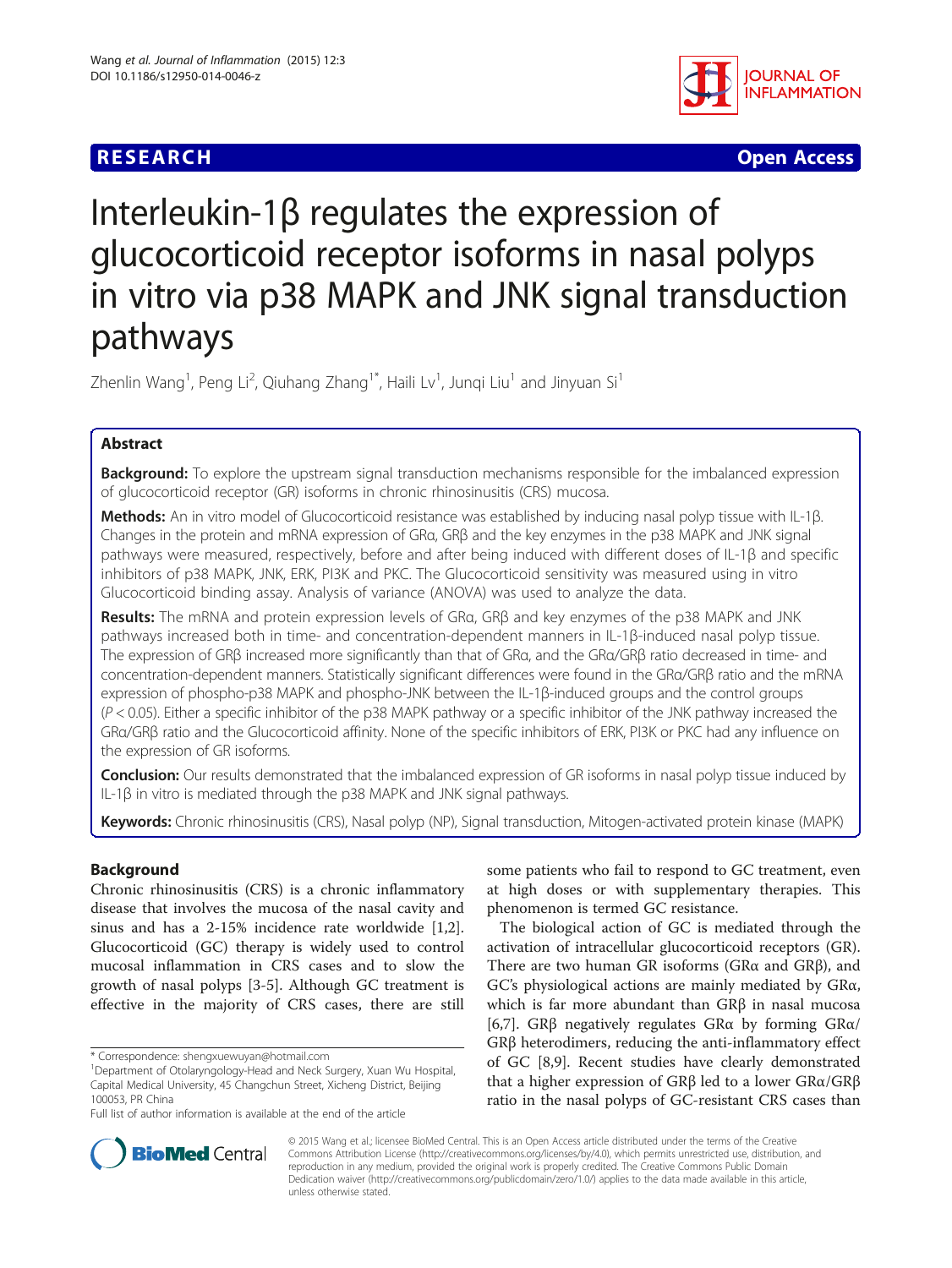in GC-sensitive nasal polyps, indicating that, to a certain extent, the imbalanced expression of the GR isoforms determines the anti-inflammatory effect of GC therapy and is one of the important factors contributing to GC resistance in CRS [\[10](#page-8-0)-[12\]](#page-8-0). However, the detailed mechanism responsible for the GR isoform expression imbalance in the mucosa of GC-resistant CRS cases has not been clearly defined, and merits further investigation.

Recent studies [[13](#page-8-0)-[15\]](#page-8-0) have suggested that the abnormal expression of GR isoforms may be related to certain key enzymes in the mitogen activated protein kinase (MAPK) family. However, there has been no discussion about the exact MAPK family signal pathways that may regulate the GR expression in the mucosa of GCresistant CRS, altering the GRα/GRβ ratio and thereby changing the GC sensitivity of the inflamed nasal mucosa. This study has been designed to explore the upstream signal transduction mechanisms responsible for lowering the GRα/GRβ ratio. In this study, a GC resistance model of nasal polyps induced by interleukin-1 beta (IL-1β) in vitro was developed to measure the relationship between the expression of GR isoforms and p38 MAPK and JNK signal transduction pathways.

## Methods

### Reagents

Primary monoclonal antibodies against GRα, GRβ, phospho-p38MAPK, phospho-JNK and β-actin, as well as a horseradish peroxidase-labeled secondary goat anti-mouse IgG antibody, were purchased from Santa Cruz Biotechnology (USA). IL-1β was purchased from PeproTech (England) and RPMI1640 culture medium was purchased from GIBCO (USA). The specific inhibitors of the p38 MAPK pathway (SB203580), ERK pathway (PD98059), PI3K pathway (LY294002), PKC pathway (Ro31-8220) and JNK pathway (SP600125) were all purchased from Calbiochem (USA). [<sup>3</sup>H]-Dexamethasone was obtained from Amersham (USA). Dexamethasone was purchased from Sigma (USA). The primers and Taqman probes targeting GRα, GRβ, p38 MAPK and JNK were designed and synthesized by Applied Biosystems (USA). All other chemicals used in the study were of analytical grade and obtained from commercial sources.

#### Ethics statement

This study received approval from the ethics committee of the Capital Medical University. All patients signed an informed consent form that had been preapproved by the ethics committee.

#### Sample collection

Nasal polyp tissues were taken from 15 CRS with nasal polyp patients (6 male, 9 female, aged  $41 \pm 5$  years) who had been admitted to our hospital between March 2011

and June 2011. The patients were each found to have had CRS with nasal polyps for between 8 and 22 months and had received conservative treatment (topical steroid and nasal douching) for 12 weeks based on the standard criteria for CRS with nasal polyps issued in the European Position Paper on Rhinosinusitis and Nasal Polyps 2007 guidelines [\[16](#page-8-0)]. On the basis of the immunohistochemical findings, all of the cases were defined as having eosinophil-high inflammation, which, according to the method described by Jankowski [[17](#page-8-0)], was sensitive to GC. Our specimens were obtained during endoscopic surgeries. At the time the specimens were obtained, none of the patients was affected by, nor had they in the last six months been affected by any of the following problems: nasal polyposis, allergic rhinitis, asthma, kidney disease, rheumatoid arthritis, myasthenia gravis, or any infectious diseases; they had not undergone sinus surgery over the last six months; and none of the patients had any history of smoking. All patients suspended the use of angiotensin-converting enzyme inhibitors, betaagonists and glucocorticoids in the two months prior to their surgery.

#### Tissue culturing and intervention

Nasal polyp tissue was cultured according to the reported method [[18](#page-8-0)]. Briefly, all tissue samples were rinsed 5 or 6 times with stroke-physiological saline solution containing penicillin and streptomycin, and each nasal polyp tissue sample was divided into several tissue blocks (approximately 4 mm  $\times$  4 mm in size) containing mucous layers. The tissue blocks were then transferred to 6-well culture plates with 1.5 ml RPMI1640 medium (supplemented with 10% fetal bovine serum) and were cultured at 37°C in an atmosphere of 5%  $CO<sub>2</sub>$  for 24 h. The cultured tissue blocks were taken out and divided into several different experiment groups. Each group of samples was exposed to different concentrations of IL-1β with or without the presence of specific inhibitors of MAPK family signal pathways. Two replicate samples from each group were harvested and preserved immediately. One of the two samples was used for protein concentration measurement. The nasal polyp tissue was treated with lysis buffer (150 mM NaCl, 1% Triton X-100, 0.5% deoxycholate, 0.1% SDS, and 50 mM Tris-HCl, pH 7.5) supplemented with a complete protease inhibitor cocktail (Roche Diagnostics; USA) and preserved for Western blot analysis (described below). Protein concentration was measured by the Bradford method. The second sample was used for RNA measurement. Total RNA from the second sample was isolated and preserved at -80°C for the fluorescent quantitative reverse transcription polymerase chain reaction (FQ-RT-PCR) assay described below. For the control group, all steps were the same with the only exception being that all nasal polyp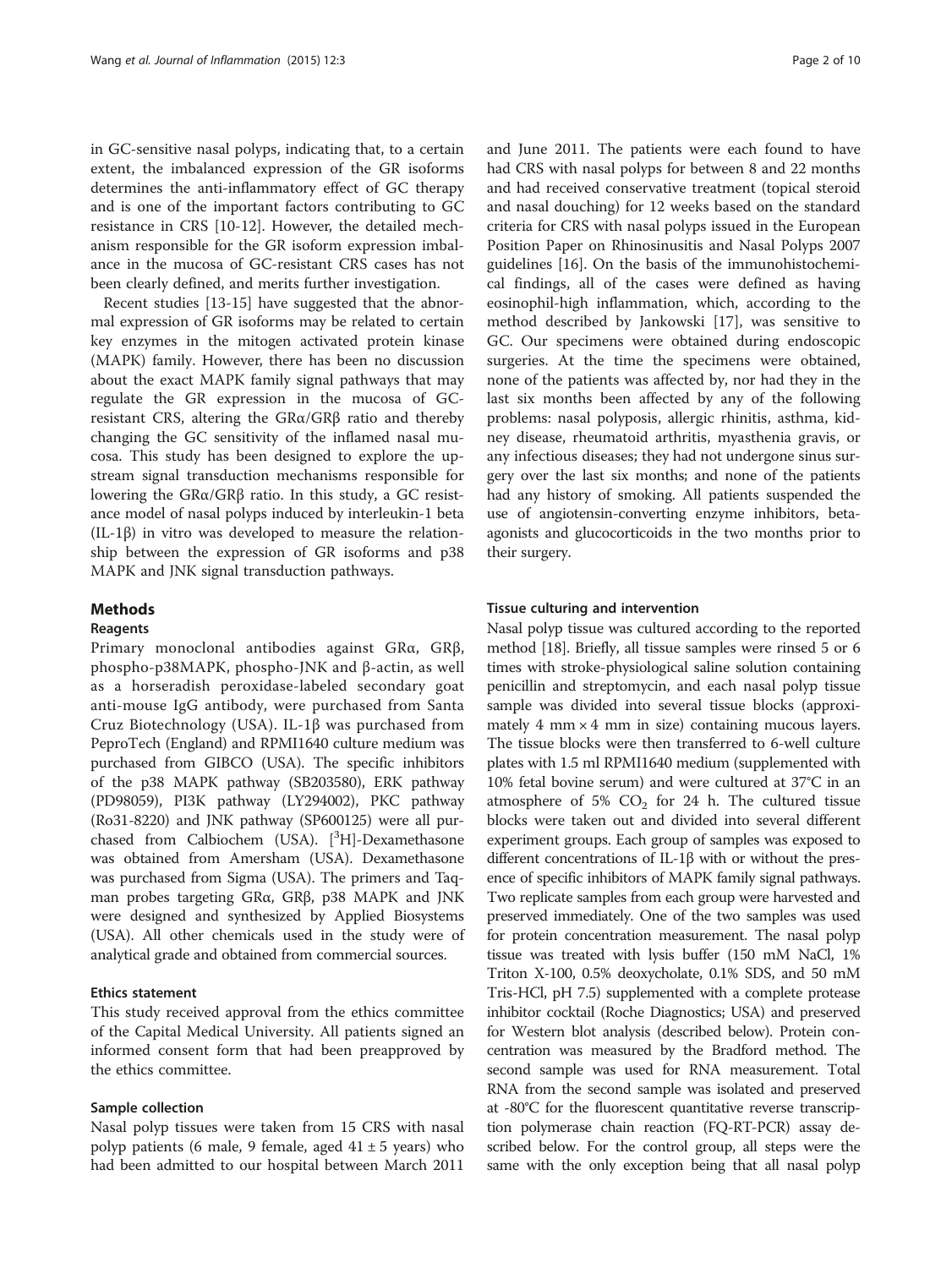tissues were incubated with medium alone for the same length of time.

## Western blot

An equal amount of denatured proteins (50 μg) was separated in a 12% SDS-polyacrylamide gel (90 V, 1.5 h) and transferred to a nitrocellulose membrane (Millipore; USA) (90 V, 1.5 h). This membrane was then blocked for 2 h at room temperature in 5% (w/v) non-fat dried milk dissolved in a Tris-buffered saline [10 mM Tris (pH 8.0) and 150 mM NaCl] solution containing 0.05% Tween-20. Following this, the membrane was incubated for 1.5 h at room temperature with the indicated primary antibodies (1:500). The membrane was then incubated with the corresponding horseradish peroxidase-labeled secondary goat anti-mouse IgG antibodies. Immunoreactive proteins were measured with the Enhanced Chemiluminescence (ECL) Western blot detection system (Millipore; USA). The β-actin protein served as an endogenous loading control.

#### FQ-RT-PCR

Total RNA was reversely transcribed to cDNA using oligo (dT) 18 primers, and PCR amplifications of GRα, GRβ, p38 MAPK and JNK were performed with TaqMan universal master mix. The end products were quantified with an ABI 7900 sequence detector. Each reaction contained 25 μl  $2 \times$  Taqman PCR master, 1 μl upstream primer (10 μM), 1 μl downstream primer (10 μM), 1 μl TaqMan probe (10 μM), 5 μl cDNA and 17 μl ddH<sub>2</sub>O, with a total solution volume of 50 μl. The thermocycler parameters were set as: 95°C for 10 min, followed by 40 cycles of 95°C for 30 s and 60°C for 45 s. All reactions were carried out in triplicate. The relative quantity of mRNA was determined using the comparative cycle threshold method, and values were normalized using β-actin as an endogenous control. The primers and probes employed were as follows: GRα, 5′-TGA AAA TGG GTT GGT GCTT CTA-3′ (upstream), 5′-GAC AAG AAT ACT GGA GAT TTG AGT CAA-3′ (downstream), 5′-FAM-CCT GAT GGC ACT TAG CTA TCA GAA GAC CAC AA-TAMRA-3′ (probe); GRβ, 5′-TGG CCA CCC CAA AAG GA-3′ (upstream), 5′-GAG CTC ATC CCA TGC TAA TTA TCC-3′ (downstream), 5′-FAM-AAC TAA CAT GAT TTG TGT CTA TGA AGT GC–TAMR A -3′ (probe); p38MAPK, 5′-GGC TCT GGC GCC TATG G-3′ (upstream), 5′-CCA CAC GTA ACC CCG TTT TT-3′ (downstream), 5′-FAM-TCT GTG TGT GCT GCT TTT GAC A-TAMRA-3′ (probe); JNK, 5′-TAC AGA GCA CCC GAG GTC ATC-3′ (upstream), 5′-AGA GGA TTT TGT GGC AAA CCA-3′ (downstream), 5′-FAM-TGG CAT GGG CTA CAA GGA AAA CG-TAMRA-3′ (probe); β-actin, 5′-TCC CTG GAG AAG AGC TAC GAG-3′ (upstream), 5′-GCC GTG ATC

TCC TTC TGC A-3′ (downstream), 5′-FAM- CGC TCT TCC AGC CCT CCT TCC TGG-TAMRA-3′ (probe).

#### GC binding assay

[<sup>3</sup>H]dexamethasone binding assay has been used in several previous studies [\[19,20\]](#page-8-0) to determine GC affinity. This assay was carried out in this research as previously reported. In brief, the polyp tissue blocks were homogenated 3 times and the resulted nasal polyp homogenate was centrifugated (12000 r/min) for 20 min. The homogenate was then isolated and washed 3 times to remove endogenous cortisol before being exposed to  $[^{3}H]$ dexamethasone ranging between different concentrations (the range  $1-50$  nM), with or without a 1,000-fold excess unlabelled dexamethasone. Radioactivity was measured in liquid scintillation vials. Specific binding was calculated by subtracting nonspecific binding from the total binding. The equilibrium dissociation constant (Kd) was calculated using SCATCHARD method (by the slope of the curve in the Scatchard plot).

#### Statistical analysis

Statistical analysis was carried out using the SPSS Version 16.0 software package. Data sets for a given construct were pooled and averaged. The statistical significance of the difference between control and experimental data sets was determined by analysis of variance (ANOVA) with the least significant difference (LSD) test. Differences with P-values less than 0.05 were considered to be statistically significant.

## Results

## Establishment of a GC resistance model of nasal polyps induced by IL-1β in vitro

IL-1β induced a decrease in the GRα/GRβ ratio in a dosedependent manner in cultured nasal polyps in vitro.

After having been cultured in the presence of 0 ng/ mL, 10 ng/mL, 20 ng/mL and 30 ng/mL IL-1β for 20 h respectively, samples were harvested and GRα and GRβ protein expressions were measured. Low expression of GRα (94 kDa) and GRβ (90 kDa) was detected by using Western blot in the cultured nasal polyp tissue of the control group (0 ng/mL IL-1β), and it showed that the expression level of GRβ was lower than that of GRα (Figure [1A](#page-3-0) and B). The mRNA and protein expression of GRα and GRβ in the IL-1β-induced nasal polyp tissues increased in a concentration-dependent manner (depending on IL-1β concentration), and the expression of GRβ increased more significantly than that of GRα (Figure [1A](#page-3-0),B and C). The  $G R\alpha/G R\beta$  ratio decreased in a concentration-dependent manner in nasal polyp tis-sue induced by IL-1β (Figure [1](#page-3-0)D). The  $GRα/GRβ$  ratio of each treatment group at the mRNA and protein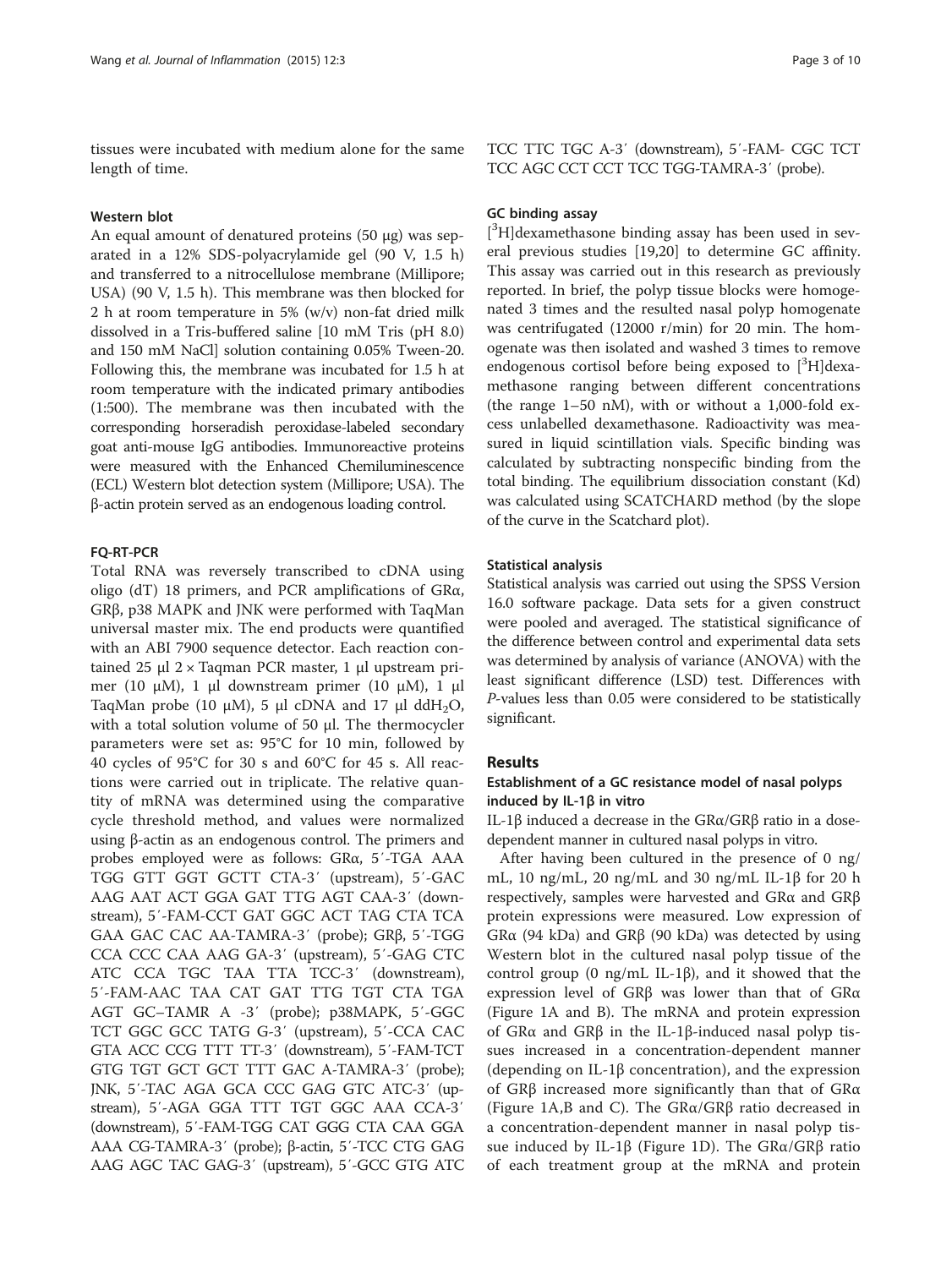<span id="page-3-0"></span>

levels was significantly lower than that of the control group  $(X^2 = 36.031, P = 0.001; X^2 = 27.533, P = 0.001)$ .

IL-1β induced a decrease in the GRα/GRβ ratio in a time-dependent manner in cultured nasal polyps in vitro.

Nasal polyp tissues were cultured in the presence of 20 ng/mL IL-1β for 0 h, 10 h, 20 h and 30 h respectively. IL-1β induced the expression of GRα and GRβ in a timedependent manner, and the expression of GRβ increased more significantly than that of GRα (Figure [2](#page-4-0)A,B and C). IL-1β treatment led to lower GRα/GRβ ratio in a timedependent manner (Figure [2](#page-4-0)D). The GRα/GRβ ratio at the mRNA and protein levels observed in each treatment group was significantly lower than that of the control group ( $X^2$  = 52.321,  $P$  = 0.002;  $X^2$  = 38.742,  $P$  = 0.001).

The same set of IL-1β concentrations also induced an activation of p38 MAPK and JNK signal pathways in a similar dose-dependent manner.

0 ng/mL, 10 ng/mL, 20 ng/mL and 30 ng/mL of IL-1β were used to induce nasal polyp tissues for 20 h in vitro respectively. Both phospho-p38 MAPK (39 kDa) and phospho-JNK (46 kDa/54 kDa) protein and mRNA were extracted for quantitative measurements. A low expression of phospho-p38 MAPK and phospho-JNK was observed in the control group. IL-1β led to higher

phospho-p38 MAPK and phospho-JNK expression at the protein (Figure [3](#page-6-0)A and B) and mRNA (Figure [3C](#page-6-0)) levels in a concentration-dependent manner in nasal polyp tissues in vitro. The mRNA and protein expression of p38 MAPK and JNK in each IL-1β-induced group was significantly higher than that in the control group ( $X^2 = 18.071$ ,  $P = 0.001$ ;  $X^2 = 17.371$ ,  $P = 0.002$ ;  $X^2 = 21.913$ ,  $P = 0.001$ ;  $X^2 = 33.652$ ,  $P = 0.001$ ).

It was found that p38 MAPK and JNK pathways but not PI3K, ERK or PKC were responsible for the regulation of the GRα/GRβ ratio and GC affinity in IL-1β-induced polyps.

Specific inhibitors (SB203580 and SP600125) of the p38 MAPK or JNK signal pathways were separately added (at a dose of 5  $\mu$ M) to the culture medium 30 min before the induction with 20 ng/mL IL-1β. The expressions of GR isoforms, phospho-p38 MAPK and phospho-JNK were measured 20 h after IL-1β induction (Figure [4](#page-6-0)). The results showed that 5 μM SB203580 (a specific inhibitor of p38 MAPK) significantly lowered the expression of phospho-p38 MAPK, while the expression of phospho-JNK did not differ from that in the control group  $(0 \mu M)$ SB203580). Meanwhile, the expressions of GRα and GRβ also decreased, with GRβ expression having decreased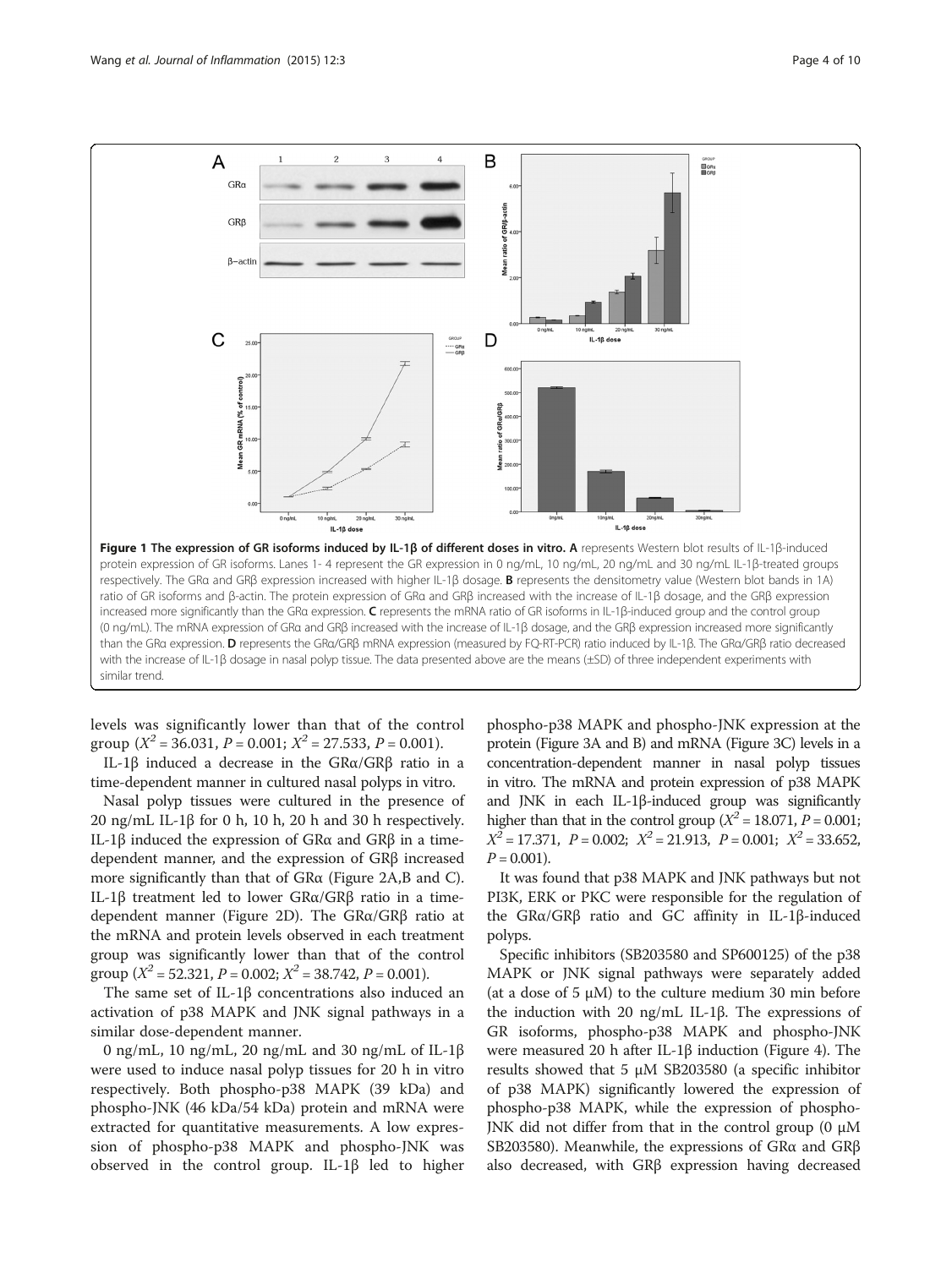<span id="page-4-0"></span>

more significantly leading to a higher GRα/GRβ ratio. The GRα/GRβ ratio in the SB203580-treated group was significantly higher than that of the control group ( $X^2 = 17.431$ ,  $P = 0.001$ ). Treatment with 5 μM SP600125 (specific inhibitor of JNK) lead to significantly lower expression of phospho-JNK, while the expression of phospho-p38 MAPK was not found to be significantly different from that in the control group (0 μM SP600125). It was found that the expressions of GRα and GRβ also decreased, with the GRα/GRβ ratio of the 5 μM SP600125 group significantly higher than that of the control group ( $X^2 = 18.071$ ,  $P = 0.001$ ). Further, SB203580 exhibited a much stronger inhibitive effect on GRα and GRβ expressions than SP600125 (Figure [4](#page-6-0)A and B). After both SB203580 and SP600125 were added simultaneously to the medium with IL-1β induction, almost all expressions of GRα and GRβ were inhibited (Figure [4](#page-6-0)A and B). Moreover, incubation with 5 μM SB203580 or 5 μMSP600125 without IL-1β induction did not reveal in changes the GR isoform expressions at all. Specific inhibitors (LY294002, PD98059 or Ro31-8220) of the PI3K, ERK or PKC signal pathways were added separately (at a dose of 20 μM) to the culture medium 30 min before they were induced with 20 ng/mL IL-1β. The expressions of GR isoforms in LY294002, PD98059 or Ro31-8220 treated groups were not found to be significantly different from that in the 20 ng/mL IL-1β-induced group (Figure [4A](#page-6-0) and B). The trend of  $G R\alpha$  and GRβ mRNAs demonstrated the same patterns as that of those proteins in the above experiments (data not shown). In addition, GC affinity and sensitivity were determined by GC binding assay. GC affinity for 20 ng/mL IL-1β group  $(Kd = 20.89 \pm 1.54)$  dropped more significantly than that for the control group  $(Kd = 4.45 \pm 0.54,$  $P < 0.01$ ). Our results also showed that the GC affinity and sensitivity increased after the nasal polyp was incubated with SB203580 (Kd =  $8.05 \pm 1.36$ ,  $P < 0.01$ ) or SP600125 (Kd = 12.40 ± 1.83,  $P < 0.01$ ), but did not change when incubated with LY294002, PD98059 or Ro31-8220 (Kd = 20.76  $\pm$  1.89, P > 0.05).

## **Discussion**

A decrease in the  $G\nRα/GRβ$  ratio in nasal polyps is one of the important features of GC-resistant CRS. However, its etiology has remained unexplained, and there is currently no direct and effective treatment for GC-resistant CRS. In this study, IL-1β was used to induce cultured nasal polyp tissues in vitro. With the IL-1β induction, the  $G\nRα/$ GRβ ratio declined in both a time-dependent manner and a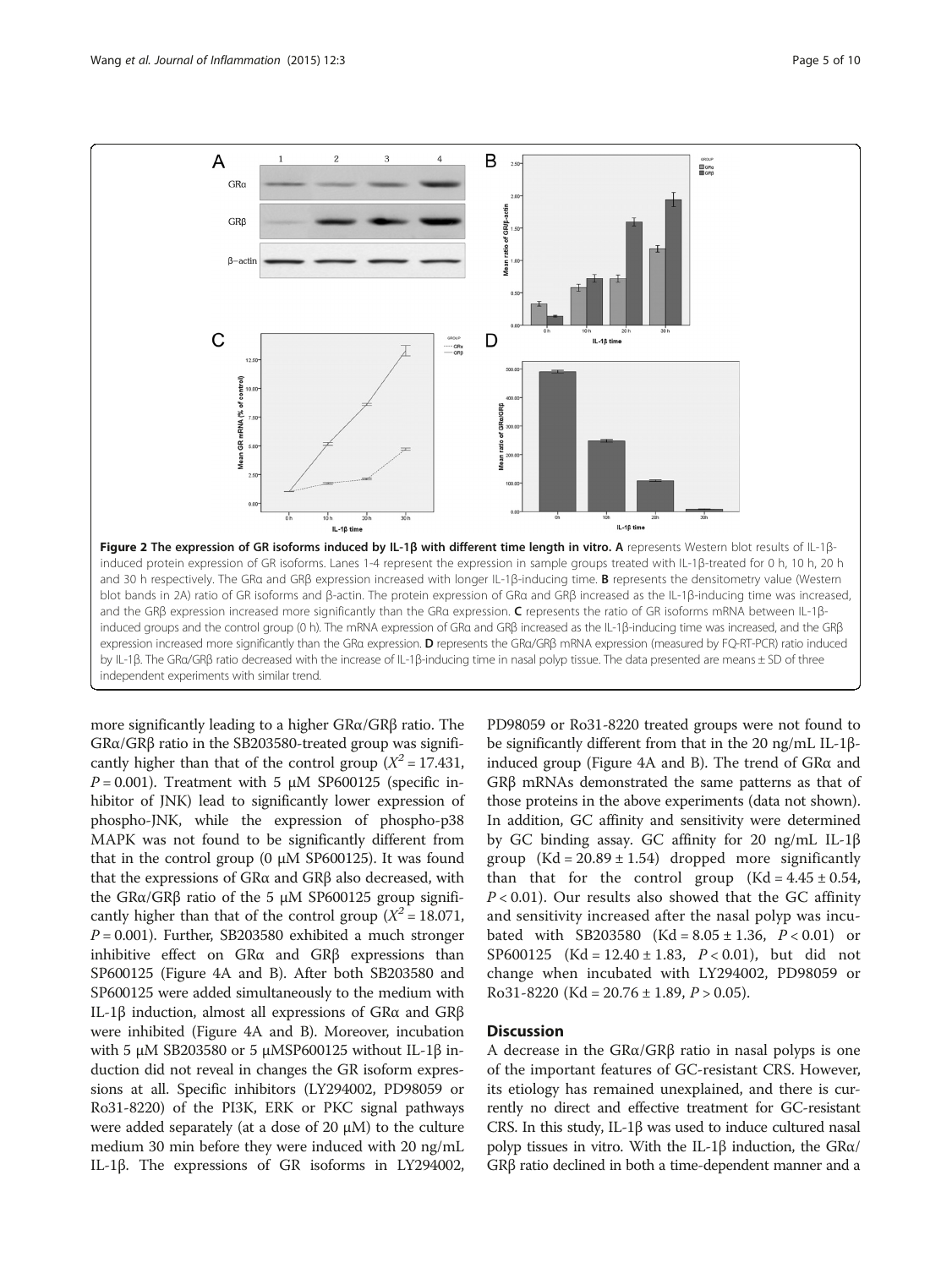Wang et al. Journal of Inflammation (2015) 12:3 **Page 6 of 10** 

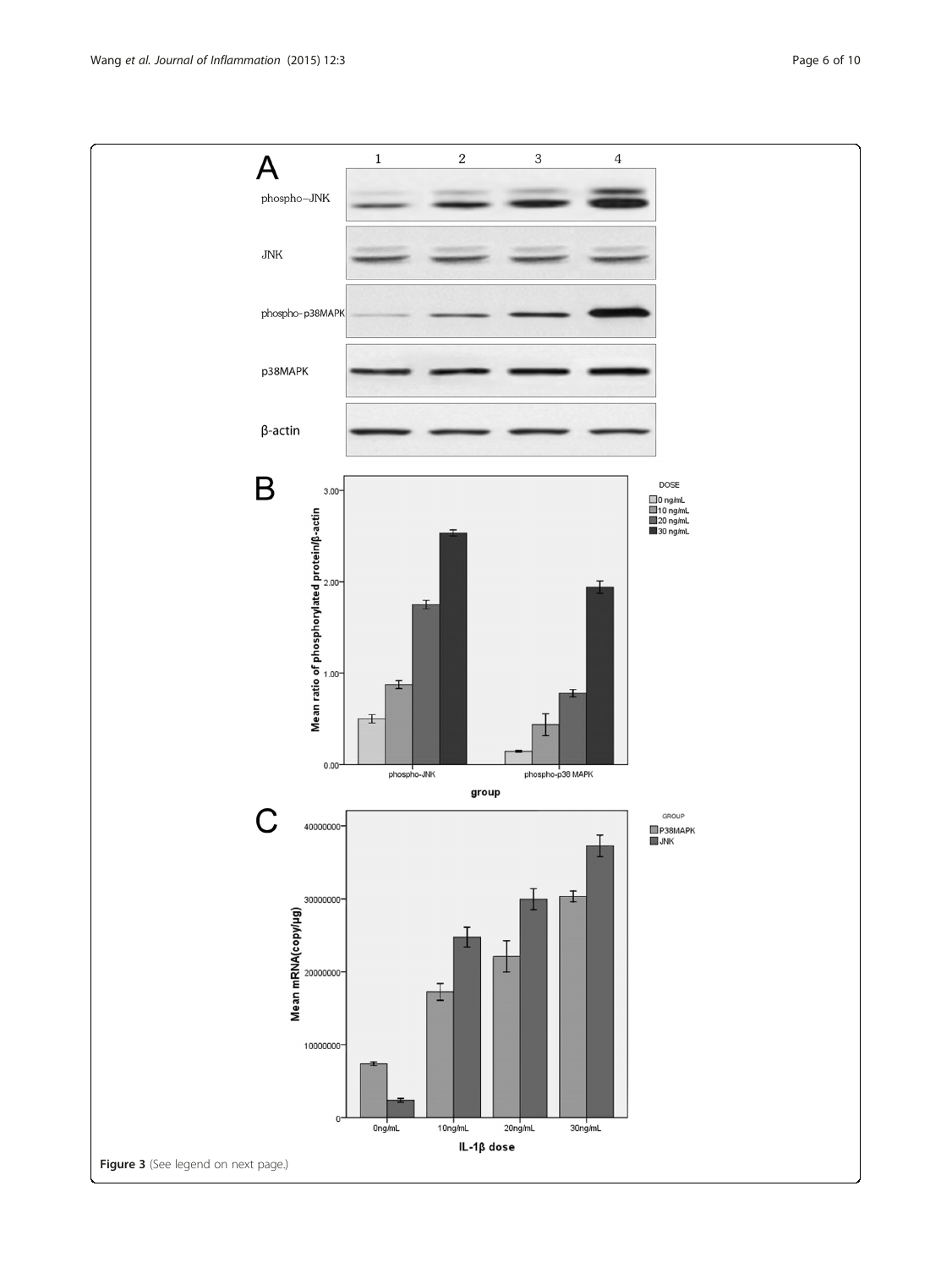#### <span id="page-6-0"></span>(See figure on previous page.)

Figure 3 P38 MAPK and JNK expression induced by IL-1β of different doses in vitro. A represents Western blot results of IL-1β-induced protein expression. Lanes 1-4 represent the expression in the groups treated with IL-1β 0 ng/mL, 10 ng/mL, 20 ng/mL and 30 ng/mL respectively. The expression of phospho-p38 MAPK and phospho-JNK increased as the IL-1 $\beta$  dosage was increased. **B** represents the densitometry value (Western blot bands in 3A) ratio of phospho-p38 MAPK, phospho-JNK and β-actin. The expression of phospho-p38 MAPK and phospho-JNK increased as the IL-1β dosage was increased. C represents FQ-RT-PCR results of IL-1β-induced mRNA expressions of p38 MAPK and JNK with similar trends as protein expressions. The data presented are means (±SD) of three independent experiments with similar trend.

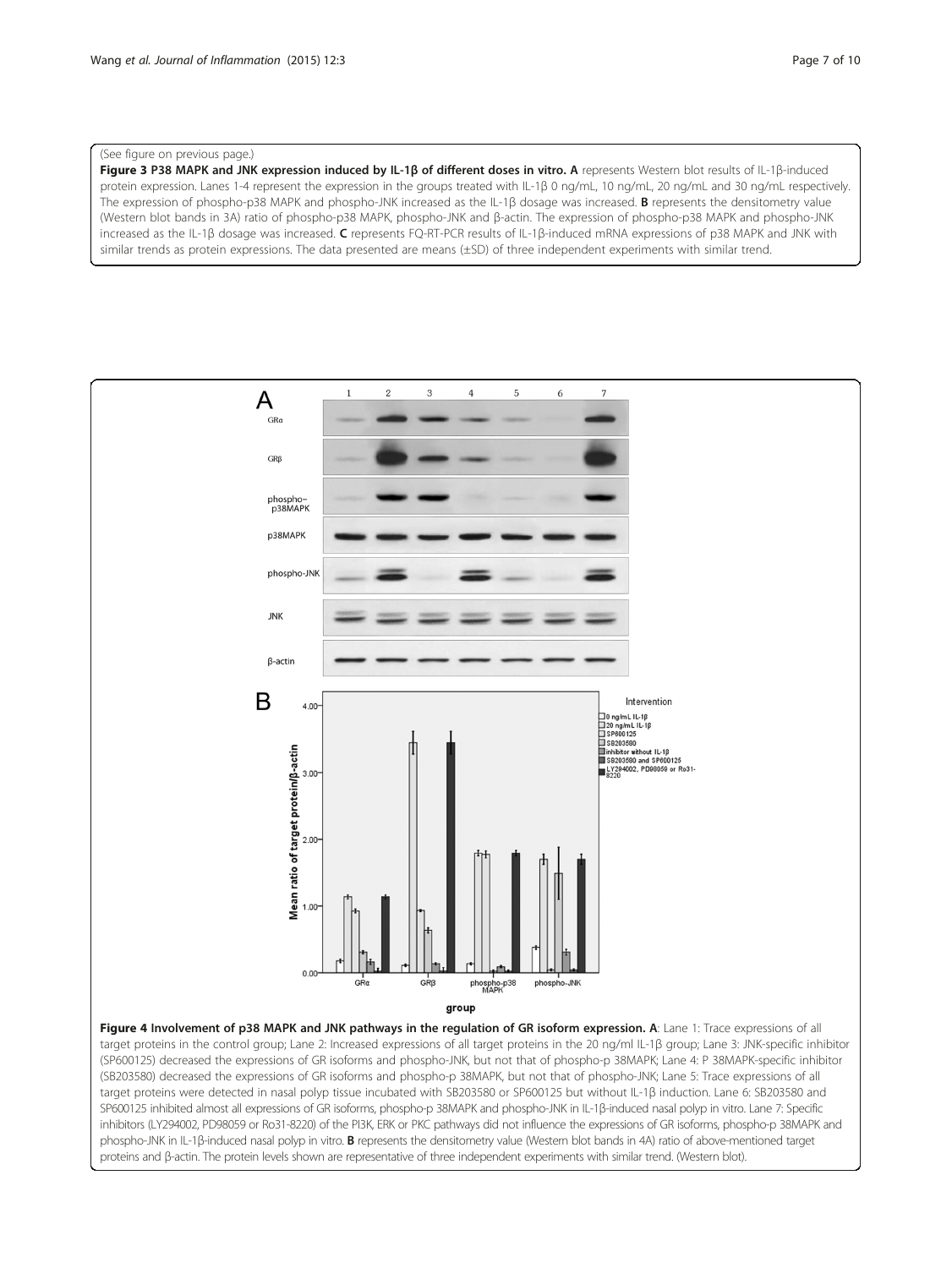concentration-dependent manner, which demonstrates the successful establishment of a GRα/GRβ imbalance model in vitro. We also found that after cultured nasal polyps were induced with the same set of IL-1β concentrations, the p38 MAPK and JNK signal pathways were also activated, as the expression of key enzymes of both pathways increased in a similar concentration-dependent manner. Furthermore, the intervention with specific inhibitors of the p38 MAPK and JNK pathways resulted in an increased GRα/GRβ ratio and a recovery of GC affinity in IL-1βinduced polyps. These results suggest that the p38 MAPK and JNK signal pathways may play an important role in the IL-1β-induced GRα/GRβ imbalance in nasal polyps and may be related to GC resistance in nasal polyps. Our results also suggest that blocking these signal pathways may lead to a recovery of GC sensitivity in GC resistance nasal polyps.

IL-1β is one of the important cytokines involved in the etiology of nasal mucosal inflammation. Histological studies have revealed that its expression increased in the mucosa and sinus secretions of rhinosinusitis patients, and this cytokine was confirmed to be associated with rhinosinusitis [[21,22\]](#page-8-0). In our own study, we found that IL-1β could induce a reduction of the GRα/GRβ ratio in dose- and time-dependent manners in cultured nasal polyps in vitro. Further, the expression of GRβ increased more than GRα at the mRNA and protein levels, suggesting that the increase in GRβ synthesis is the main cause of the decreased GRα/GRβ ratio induced by IL-1β in vitro. Our results are consistent with other reported results based on GC resistance models involving human pulmonary epithelial cells, spleen cell and intestinal epithelial cell lines induced by IL-1β in vitro  $[23-25]$  $[23-25]$  $[23-25]$ .

Although recent studies have confirmed that the decreased GRα/GRβ ratio is one of the important features in GC-resistant CRS, the signal transduction mechanism responsible has not yet been fully identified, meaning that further research is needed. Before now, it has been suggested that p38 MAPK and JNK are involved in the signal transduction of GR. This study examined the activation of the p38 MAPK and JNK signal pathways in the IL-1β-induced samples, and found that the expression of activated key enzymes (phospho-p38 MAPK or phospho-JNK) increased in the same manner as the GRβ/GRα ratio. The above results suggest that the p38 MAPK and JNK signal pathways may be associated with the change of GRα/GRβ ratio. Furthermore, the ratio of GRα/GRβ and GC affinity were observed to increase after the p38 MAPK or JNK pathways were blocked by specific inhibitors, SB203580 and SP600125, respectively, indicating that the p38 MAPK and JNK signal pathways are indeed involved in regulating the ratio of GR isoforms and GC sensitivity in IL-1β-induced nasal polyp tissues in vitro. In order to further exclude the possibility of SB203580 or SP600125

directly affecting GR isoform expression, we performed a negative control experiment (samples not induced with IL-1β). Neither SB203580 nor SP600125 led to changs in GR isoform expression in this negative control experiment. The above results show that the synthesis of GR isoforms may be regulated through p38 MAPK and JNK signal pathways in the IL-1β induced nasal polyps. We believe that the change in the GRα/GRβ ratio may cause the insensitivity of nasal polyps to GC. Blocking the above signal pathways helped to increase the GRα/GRβ ratio, which may improve GC sensitivity in nasal polyps. Our results are consistent with recent studies reported by other researchers on the signal pathways involved with GR expression and GC sensitivity in brain tissue [[26](#page-9-0)].

Although our study showed that both the p38 MAPK and JNK signal pathways were involved in the regulation of GR isoform expression in IL-1β-induced nasal polyps in vitro, more research needs to be carried out in order to determine how these two pathways regulate this process. In this study, we found that both SB203580 and SP600125 can influence the expression of GR isoforms, but blocking the p38 MAPK signal pathway with SB203580 cannot change the expression of a key enzyme in the JNK pathway, and vice versa. The above evidence indicates that the two signal pathways involved in regulating GR expression operate in parallel, and there was no significant interaction observed. Our study also found that SB203580 has a more significant effect on GR isoform expression and GC affinity than SP600125, suggesting that the p38 MAPK may be a more important pathway than the JNK pathway.

In contrast to the results of our own experiments described above, a recent study by Zijlstra and colleagues [[27\]](#page-9-0) reported that GR expression and GC sensitivity in IL-17-induced bronchial epithelial cells (16HBE) were regulated through the phosphoinositide-3-kinase (PI3K) pathway, and not through the p38 MAPK and ERK signal pathways. Another study by Miller et al. [\[28\]](#page-9-0) on GC sensitivity in clones of the human acute lymphoblastic CEM cell line confirmed that the JNK, p38 MAPK, ERK and PKC signal pathways were all involved in GR signal transduction in CEM cells, with JNK and ERK being the main upstream pathways and the p38 MAPK and PKC pathways playing a minor role. To further validate the involvement of PI3K, ERK and PKC signal transduction pathways in regulating GR expression and GC resistance in IL-1β-induced nasal polyps in vitro, the specific inhibitors of these pathways were used to block signal pathways in this study. No noticeable changes of GR isoforms and GC affinity were observed after PI3K, ERK or PKC pathways were blocked, which suggests that these pathways were not involved in the regulation of GR expression and GC sensitivity in the IL-1β-induced nasal polyps in vitro. Based on the aforementioned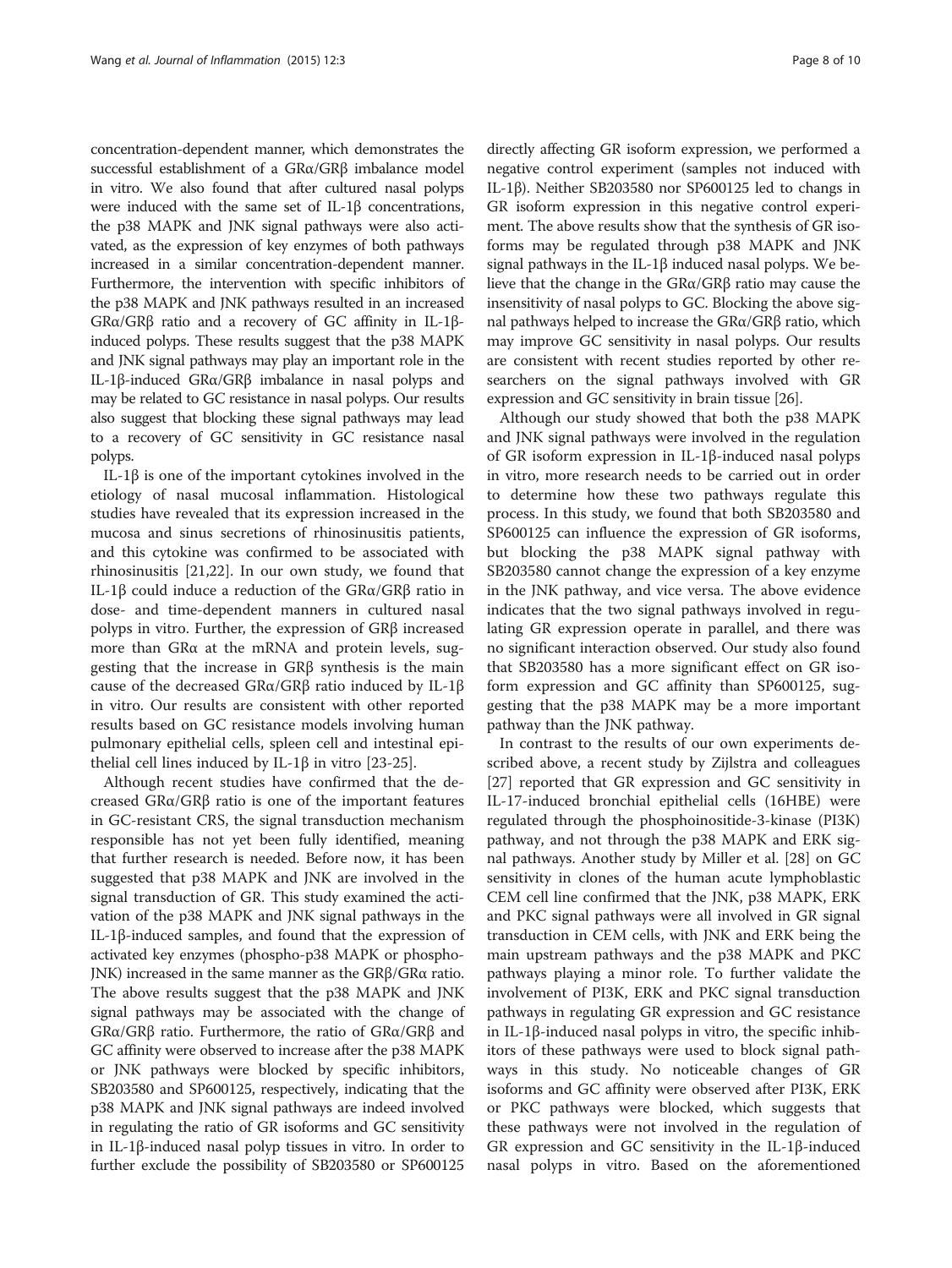<span id="page-8-0"></span>studies and our own present investigation, we believe that these results on one hand demonstrate the complexity of the signal transduction mechanisms involved in regulating the GR isoforms, and on the other, highlight that the upstream signal pathways of GR and their network have obvious tissue specificity and inducer specificity. Different tissues, induced by different cytokines, may regulate GR isoform expression via different signal transduction pathways. Therefore, we propose that only by further investigating the specific upstream signal transduction pathways involved in GR regulation in a CRS mucosal inflammation environment will it be possible to improve the treatment effect of GC resistance in CRS by targeting its specific signal pathways.

#### Conclusions

In summary, our study showed that the p38 MAPK and JNK signal pathways are involved in regulating the expression of GR isoforms in IL-1β-induced nasal polyps in vitro, as their activation resulted in a decrease of GRα/GRβ ratio. Further, our results suggest that these two pathways are involved in the etiology of GC-resistant CRS. Our findings also provide deeper insights into the pathogenesis of GC resistance in CRS and provide further clues as to which pathways should be targeted in developing a more precise treatment for GC-resistant CRS. However, the precise upstream signal mechanisms involved in GR regulation are very complex. In this study, only five signal pathways were investigated. A complete elucidation of the pathological mechanisms of GC-resistant CRS requires further thorough study on all other related pathways.

#### Abbreviations

GR: Glucocorticoid receptor; GC: Glucocorticoid; CRS: Chronic rhinosinusitis; MAPK: Mitogen activated protein kinase; IL-1β: Interleukin-1 beta.

#### Competing interests

There are no relevant financial interests or competing interests involved in the study on which this manuscript is based.

#### Authors' contributions

ZW, PL and QZ conceived the study and designed the experiments; ZW, PL, HL, JL and JS performed experiments and/or participated in data analysis and interpretation; ZW and QZ wrote the manuscript. All authors read and approved the final manuscript.

#### Authors' information

Zhenlin Wang and Peng Li are co-first authors.

#### Acknowledgements

This work was supported by a research grant from the National Natural Science Foundation of China (81170894), the Beijing Natural Science Foundation (7113156) and a special fund of the high-level health technology personnel development in the Beijing health system (2013-3-093).

#### Author details

<sup>1</sup>Department of Otolaryngology-Head and Neck Surgery, Xuan Wu Hospital, Capital Medical University, 45 Changchun Street, Xicheng District, Beijing 100053, PR China. <sup>2</sup> Department of Otolaryngology-Head and Neck Surgery, The Third Affiliated Hospital of Sun Yat-sen University, 600 Tianhe Street, Tianhe District, Guangzhou 510630, PR China.

#### Received: 21 August 2014 Accepted: 18 December 2014 Published online: 20 January 2015

#### References

- 1. Hamilos DL. Chronic rhinosinusitis: epidemiology and medical management. J Allergy Clin Immunol. 2011;128:693–707.
- 2. Wang X, Cutting GR. Chronic rhinosinusitis. Adv Otorhinolaryngol. 2011;70:114–21.
- 3. Joe SA, Thambi R, Huang J. A systematic review of the use of intranasal steroids in the treatment of chronic rhinosinusitis. Otolaryngol Head Neck Surg. 2008;139:340–7.
- 4. Cope D, Bova R. Steroids in otolaryngology. Laryngoscope. 2008;118:1556–60.
- 5. Fokkens WJ, Lund VJ, Mullol J, Bachert C, Alobid I, Baroody F, et al. EPOS 2012: European position paper on rhinosinusitis and nasal polyps 2012: a summary for otorhinolaryngologists. Rhinology. 2012;50:1–12.
- 6. Pujolsa L, Mullol J, Picado C. Glucocorticoid receptor in human respiratory epithelial cells. Neuroimmunomodulation. 2009;16:290–9.
- 7. Li P, Li Y, Li YQ, Yang QT, Zhang GH. Glucocorticoid receptor expression and glucocorticoid therapeutic effect in nasal polyps. Clin Invest Med. 2010;33:E181–8.
- 8. Liberman AC, Druker J, Garcia FA, Holsboer F, Arzt E. Intracellular molecular signaling: basis for specificity to glucocorticoid anti-inflammatory actions. Ann N Y Acad Sci. 2009;1153:6–13.
- 9. Strehl C, Spies CM, Buttgereit F. Pharmacodynamics of glucocorticoids. Clin Exp Rheumatol. 2011;29:S13–8.
- 10. Pujols L, Alobid I, Benitez P, Martinez-Anton A, Roca-Ferrer J, Fokkens WJ, et al. Regulation of glucocorticoid receptor in nasal polyps by systemic and intranasal glucocorticoids. Allergy. 2008;63:1377–86.
- 11. Takeda K, Takeno S, Hirakawa K, Ishino T. Expression and distribution of glucocorti… [Auris Nasus Larynx. 2010] - PubMed - NCBI, vol. 2013. 2013.
- 12. Aversa S, Ondolo C, Abbadessa G, Piccione F, Carriero V, Fulcheri A, et al. Steroid resistance in nasal polyposis: role of glucocorticoid receptor and TGF-beta1. Rhinology. 2012;50:427–35.
- 13. Szatmary Z, Kebis A. Promoter-context as a determinant of glucocorticoid receptor-responsiveness to activation of p38 and JNK mitogen-activated protein (MAP) kinases. Gen Physiol Biophys. 2012;31:309–22.
- 14. Kuntzsch D, Bergann T, Dames P, Fromm A, Fromm M, Davis RA, et al. The plant-derived glucocorticoid receptor agonist Endiandrin A acts as co-stimulator of colonic epithelial sodium channels (ENaC) via SGK-1 and MAPKs. PLoS One. 2012;7:e49426.
- 15. Hu A, Josephson MB, Diener BL, Nino G, Xu S, Paranjape C, et al. Pro-asthmatic cytokines regulate unliganded and ligand-dependent glucocorticoid receptor signaling in airway smooth muscle. PLoS One. 2013;8:e60452.
- 16. Fokkens W, Lund V, Mullol J. European position paper on rhinosinusitis and nasal polyps. Rhinol Suppl. 2007;2007:1–136.
- 17. Jankowski R, Schrewelius C, Bonfils P, Saban Y, Gilain L, Prades JM, et al. Efficacy and tolerability of budesonide aqueous nasal spray treatment in patients with nasal polyps. Arch Otolaryngol Head Neck Surg. 2001;127:447–52.
- 18. Tan L, Rogers TJ, Hatzirodos N, Baker LM, Ooi E, Wormald PJ. Immunomodulatory effect of cytosine-phosphate-guanosine (CpG)-oligonucleotides in nonasthmatic chronic rhinosinusitis: an explant model. Am J Rhinol Allergy. 2009;23:123–9.
- 19. Bonnans C, Chanez P, Meziane H, Godard P, Bousquet J, Vachier I. Glucocorticoid receptor-binding characteristics in severe asthma. Eur Respir J. 2003;21:985–8.
- 20. Robertson S, Rohwer JM, Hapgood JP, Louw A. Impact of glucocorticoid receptor density on ligand-independent dimerization, cooperative ligand-binding and basal priming of transactivation: a cell culture model. PLoS One. 2013;8:e64831.
- 21. Furukido K, Takeno S, Ueda T, Yajin K. Cytokine profile in paranasal effusions in patients with chronic sinusitis using the YAMIK sinus catheter with and without betamethasone. Eur Arch Otorhinolaryngol. 2005;262:50–4.
- 22. Tuszynska A, Krzeski A, Postuba M, Paczek L, Wyczalkowska-Tomasik A, Gornicka B, et al. Inflammatory cytokines gene expression in bone tissue from patients with chronic rhinosinusitis- a preliminary study. Rhinology. 2010;48:415–9.
- 23. Raddatz D, Toth S, Schworer H, Ramadori G. Glucocorticoid receptor signaling in the intestinal epithelial cell lines IEC-6 and Caco-2: evidence of inhibition by interleukin-1beta. Int J Colorectal Dis. 2001;16:377–83.
- 24. Engler H, Bailey MT, Engler A, Stiner-Jones LM, Quan N, Sheridan JF. Interleukin-1 receptor type 1-deficient mice fail to develop social stress-associated glucocorticoid resistance in the spleen. Psychoneuroendocrinology. 2008;33:108–17.
- 25. Rider CF, King EM, Holden NS, Giembycz MA, Newton R. Inflammatory stimuli inhibit glucocorticoid-dependent transactivation in human pulmonary